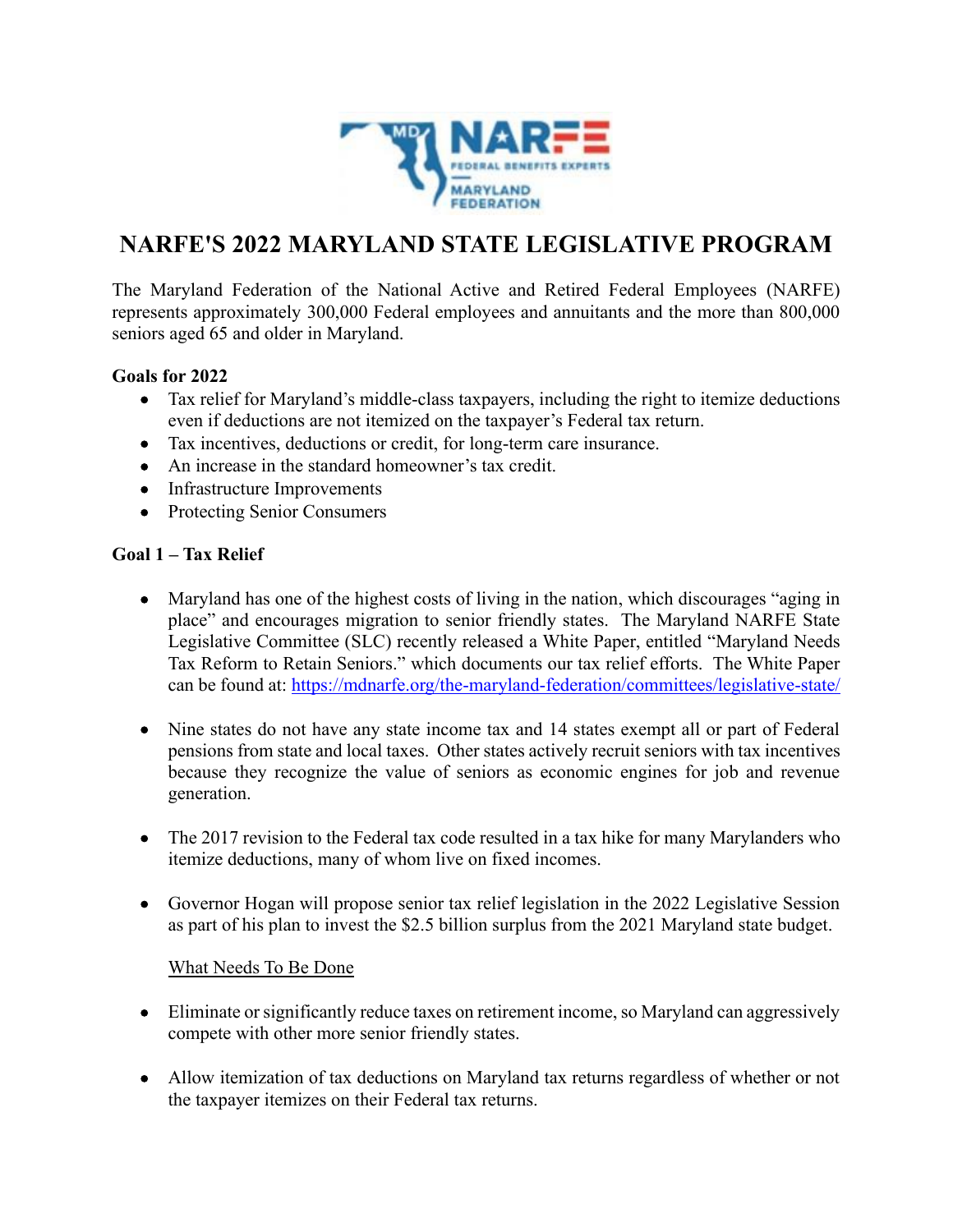- Increase the pension exclusion amount and expand the general pension exclusion to include all sources of retirement income.
- Correct the 1990's Maryland tax code revision, which raised the additional senior tax to \$3,200, but inadvertently limited it to **dependents** aged 65 and above. This exemption should be applicable to **all** Maryland citizens age 65 and above.

# **Goal 2 – Tax Incentives for Long-Term Care Insurance**

- A recent study by the Center for Retirement Research at Boston College concluded that significant numbers of seniors will require moderate to severe lifetime needs for long term care. Earlier studies from Georgetown University concluded that Americans are seriously under-estimating their future needs for long-term care.
- Americans over the age of 85 have a 37% chance of being afflicted with Alzheimer's disease. This means that those seniors will require institutionalized or specialized home medical care.
- Rising operational costs have caused insurance vendors to leave Maryland. This has increased policy premiums on long-term care insurance. It is less attractive to new policy holders and more difficult for current policy holders to retain long-term care insurance.
- Incentives to encourage the purchase of long-term care insurance should be viewed as an investment in easing the burden on Maryland's Medicaid resources, which currently constitute a quarter of our state's budget.

### What Needs To Be Done

• Replace the current \$500 tax credit for the original purchase of long-term insurance with an annual \$500 tax credit for those who retain their insurance.

### **Goal 3 - Homeowners Tax Credit**

• The current Homeowners Tax Credit Program is limited to low- and moderate-income homeowners.

### What Needs To Be Done

• To retain and increase the Maryland senior population, give the homeowner's tax credit to all homeowners age 65 or older. Adjust the tax schedules for inflation and increase the assessment limits.